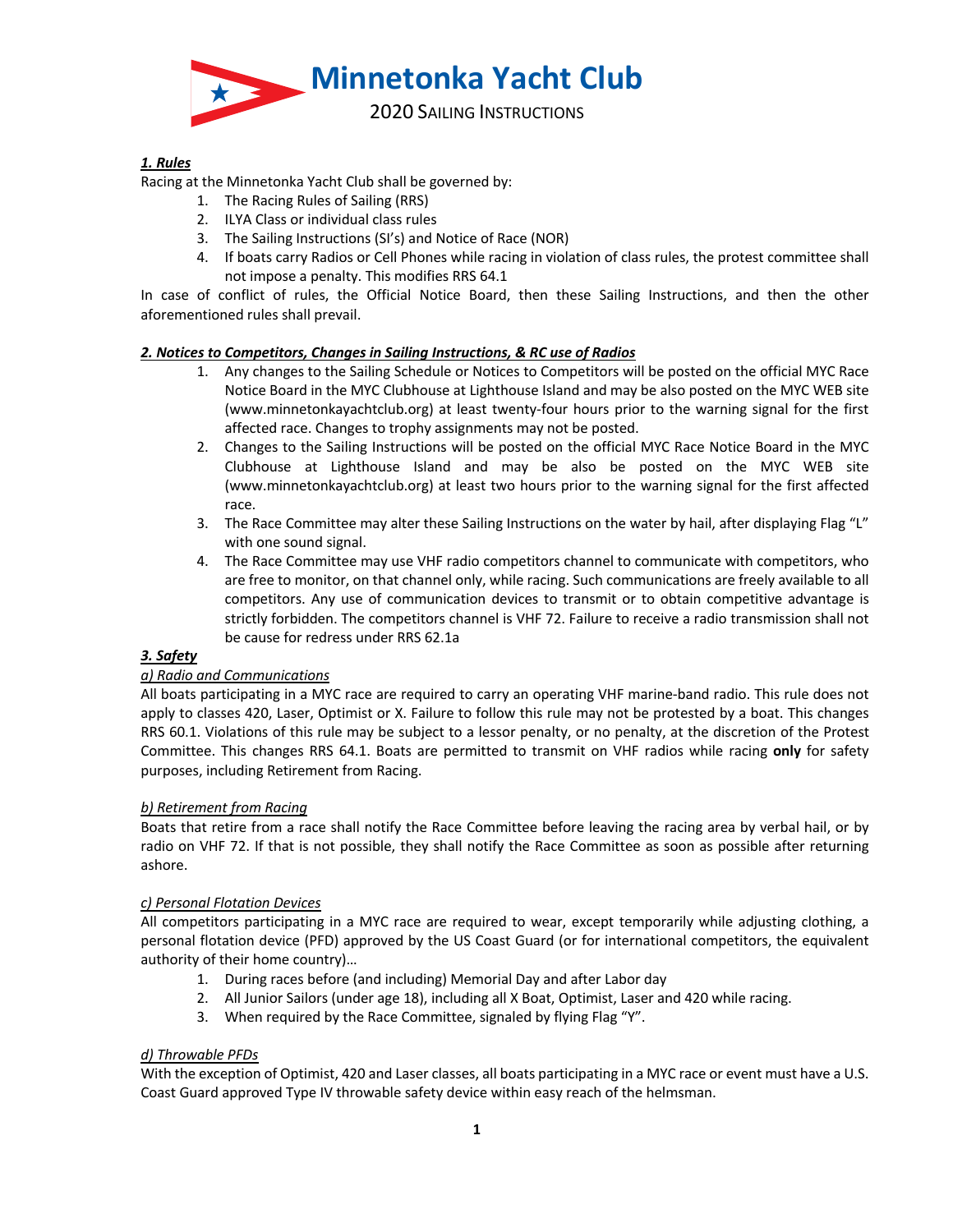

# *e) Safety Checks*

The Race Committee may perform random safety checks during the season. Approved PFDs, throwable safety device and the location of each are to be shown to the Race Committee during the safety check.

### *f) Flotation panels*

Sail flotation panels at the head of the sail are required while racing for Class E, MC and X, under the following conditions:

- 1. When indicated by the Race Committee. Notification will consist of Flag "F" flown from the MYC flagpole on Lighthouse Island 30 minutes before the warning signal for any race where flotation panels are required. The Race Committee may also display Flag "F" on the MYC Signal Boat before the Warning Signal and make a courtesy (unofficial) announcement on VHF radio channel 72 thirty to forty five minutes before the warning signal.
- 2. Before (and including) Memorial Day and after Labor Day, Classes E, MC & X shall use flotation panels.
- 3. Any boat should use flotation panels voluntarily when it deems appropriate.

# *4. Signals Made Ashore*

Signals made ashore will be displayed from the Race Committee Signal Boat at Lighthouse Island, except as modified in Instruction 3 f), above.

# *5. Schedule of Races*

Scheduled Races are listed in the MYC Annual Program.

Yngling races in the WYC Commodore Cup series that are conducted by the WYC Organizing Authority, are scored by and subject to the WYC Notice of Race and Sailing Instructions.

# *6. Racing Area*

The racing area is Lower Lake Minnetonka.

# *7. Courses*

The diagrams in Illustration A show the courses, including the approximate angles between legs, the order in which marks are to be passed, and the side on which each mark is to be left. The course will be displayed on the Race Committee signal boat course board, supplemented by oral announcements from the Race Committee as appropriate. The course board will list the class(es), course for each class, and color of the leeward mark(s) to be rounded. On Wednesday evening races with upwind starts, the color of the windward mark(s) will be indicated. The Race Committee may also post the approximate compass bearing from the start to the first mark on the course board.

# *a) Classes*

Classes will be posted on the course board in descending order of start prior to the preparatory signal. When two or more classes are to start simultaneously, class designations will appear on the same horizontal line.

# *b) Course Designations*

Courses will be posted on the course board. If multiple windward or leeward marks are to be used, the color of the mark(s) for the respective class(es) will also be posted. Verbal hails from the Race Committee during the starting sequence may also be used to clarify which fleets will use which color marks. Course designators will be as follows: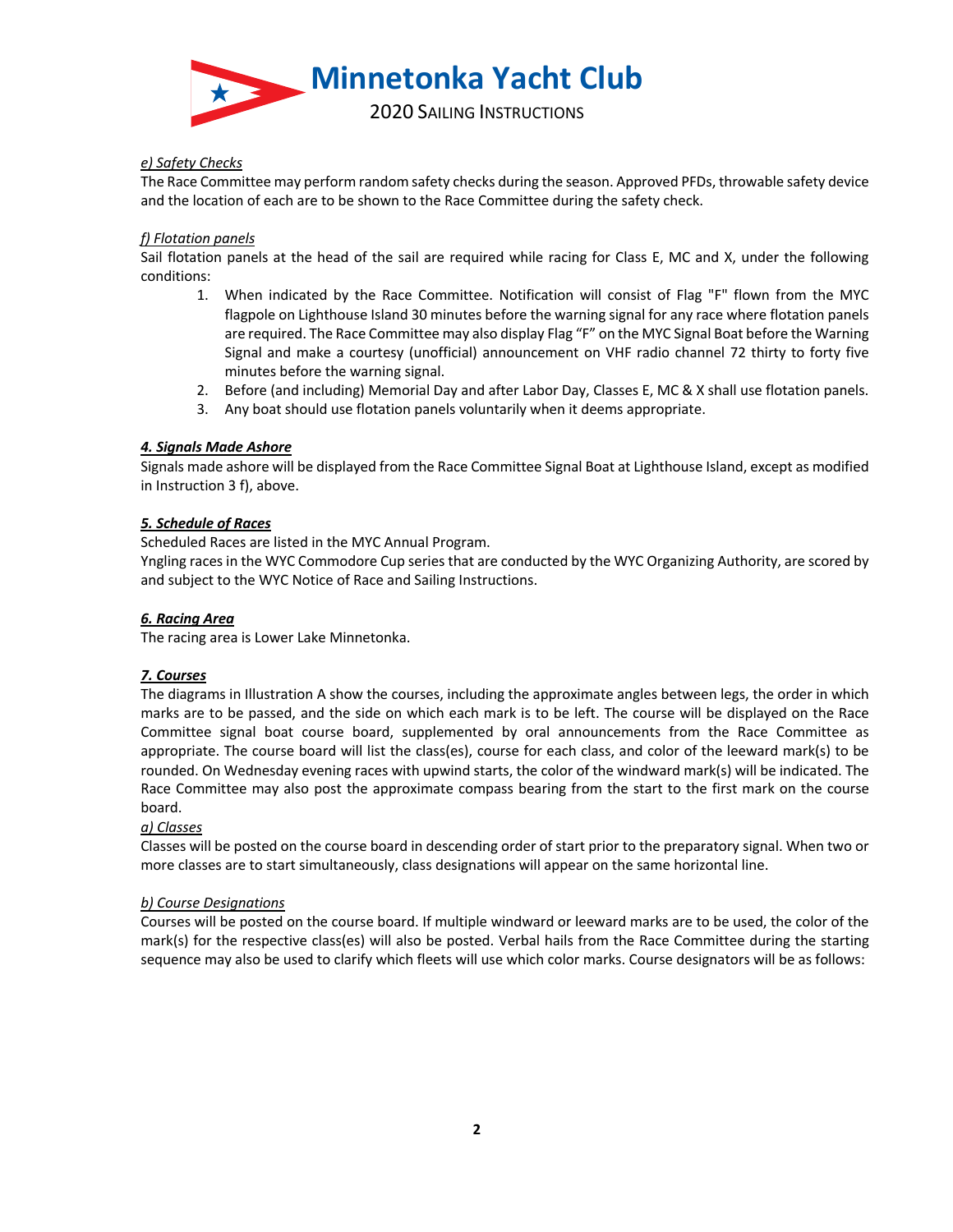

| O |  |  |  |  | (Start- 1-1a- 2- 3- 1-1a- 3- Finish) |  |
|---|--|--|--|--|--------------------------------------|--|
|---|--|--|--|--|--------------------------------------|--|

- T (Start- 1-1a- 2- 3- Finish)
- (Start- 1-1a- Finish)
- 3 (Start- 1-1a- 3- Finish)
- 4 (Start- 1-1a- 3- 1-1a- Finish)
- 5 (Start- 1-1a- 3- 1-1a- 3- Finish)
- 5M (Start- 1-1a- 3- 1-1a- 3- Modified Finish)
- 6 (Start- 1-1a- 3- 1-1a- 3- 1-1a- Finish)
- 7 (Start- 1-1a- 3- 1-1a- 3- 1-1a- 3- Finish)

Marks 1, la, 2, and 3 are left to Port unless Mark 3 is a gate, or unless otherwise notified.

#### *c) Leeward Gates*

If the Race Committee sets a Leeward Gate instead of Mark 3, boats shall sail between Mark 3S and Mark 3P from the direction of the last mark and round either Mark 3S to starboard or Mark 3P to Port, as shown in the course diagram in Illustration A. If a Leeward Gate is set, but one of the Gate Marks is missing, boats shall round the remaining Mark to port.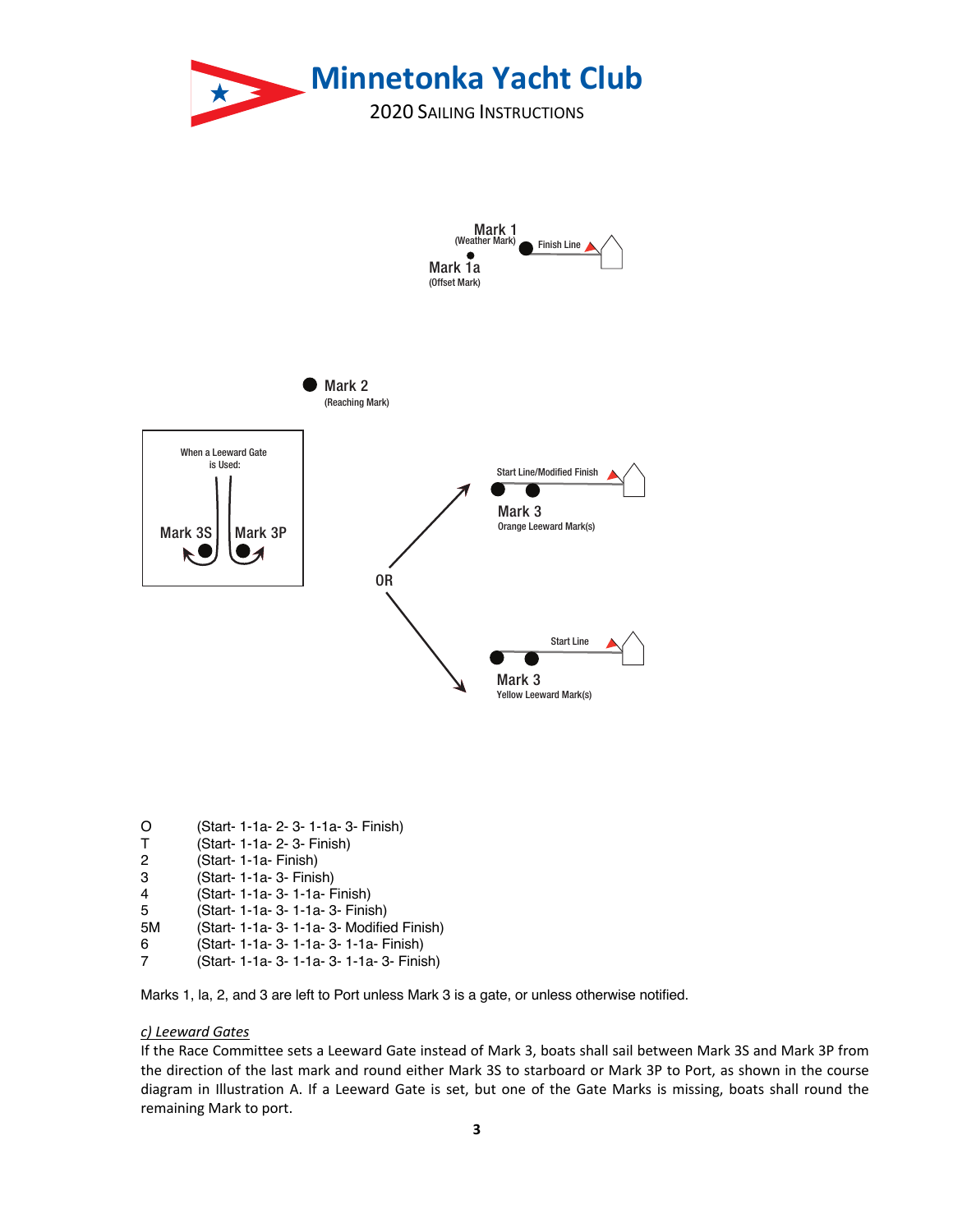

If the Race Committee sets a starting line with two start marks as indicated in SI 11 c), and if both marks remain set after the start, they shall be used as leeward gate marks for the fleets designated to use that leeward mark.

### *d) Back-to-back races*

During select race dates as noted in the schedule, an effort will be made to complete two back-to-back races. Two races may not be sailed or completed on days with light winds, heavy winds or adverse weather conditions, and/or due to time constraints.

### *e) Start marks as leeward gate*

If the Race Committee sets a starting line with two start marks, the mark closer to the Signal Boat (lime green unless otherwise announced by the RC) will be the start mark for all MYC fleets except Class E scows.

### *f) Burton Cup/ MS Cup*

The Burton Cup and MS Cup race will start and finish in the vicinity of Lighthouse Island. The course will be defined on the course board and by verbal hail by the Race Committee and may be unique and different from those courses described above.

### *f) Northome Series Courses*

Unless the Race Committee announces otherwise, all Northome Series races will use a reverse starting order(pursuit style), with Open Class starting first, and Class A last.

# *8. Marks*

Marks will be a combination of yellow, orange and green inflatables unless modified by verbal hail of the Race Committee.

- 1. Offset marks (Mark la) will be small balls, and may be placed within approximately 50 yards of the windward mark. If an offset mark is used, it shall be rounded after, and in the same direction as the windward mark.
- 2. The racing mark(s) may vary by fleet. If multiple windward and/or leeward marks are used for different fleets, they will be designated by color on the course board and/or by verbal hail from the Race Committee during the starting sequence, unless its location is changed during the race and the color of the new mark is announced by the Race Committee with the course change.

# *9. Borrowed Sails*

A boat using a borrowed sail with a different sail number shall report the proper number to the Race Committee signal boat prior to her preparatory signal and again when finishing the race. Failure to comply may result in a 20% scoring penalty for that race.

# *10. Postponements*

When Flag 'B' or a red flag is hoisted along with the Answering Pennant (Flag 'AP'), a warning signal will not be given any sooner than one-half hour after the lowering of Flag 'B' or the red flag, accompanied by one sound signal. Intention to postpone may also be announced prior to the scheduled starting time.

# *11. The Start*

# *a) Start*

Class A Scows racing on Tuesday night will start using rule 26. All other MYC races except evening youth races as indicated in SI 11 b) will be started using the following system:

All signals will be at 3-minute intervals. Times shall be taken from the visual signals; the absence of a sound signal shall be disregarded.

| Signal      | Visual & Sound Signal Minutes to Start |   |
|-------------|----------------------------------------|---|
| Warning     | White Flag: 1 sound                    | 6 |
| Preparatory | Flag 'I'; 1 sound                      | 3 |
| Starting    | Red Flag; 1 sound                      | O |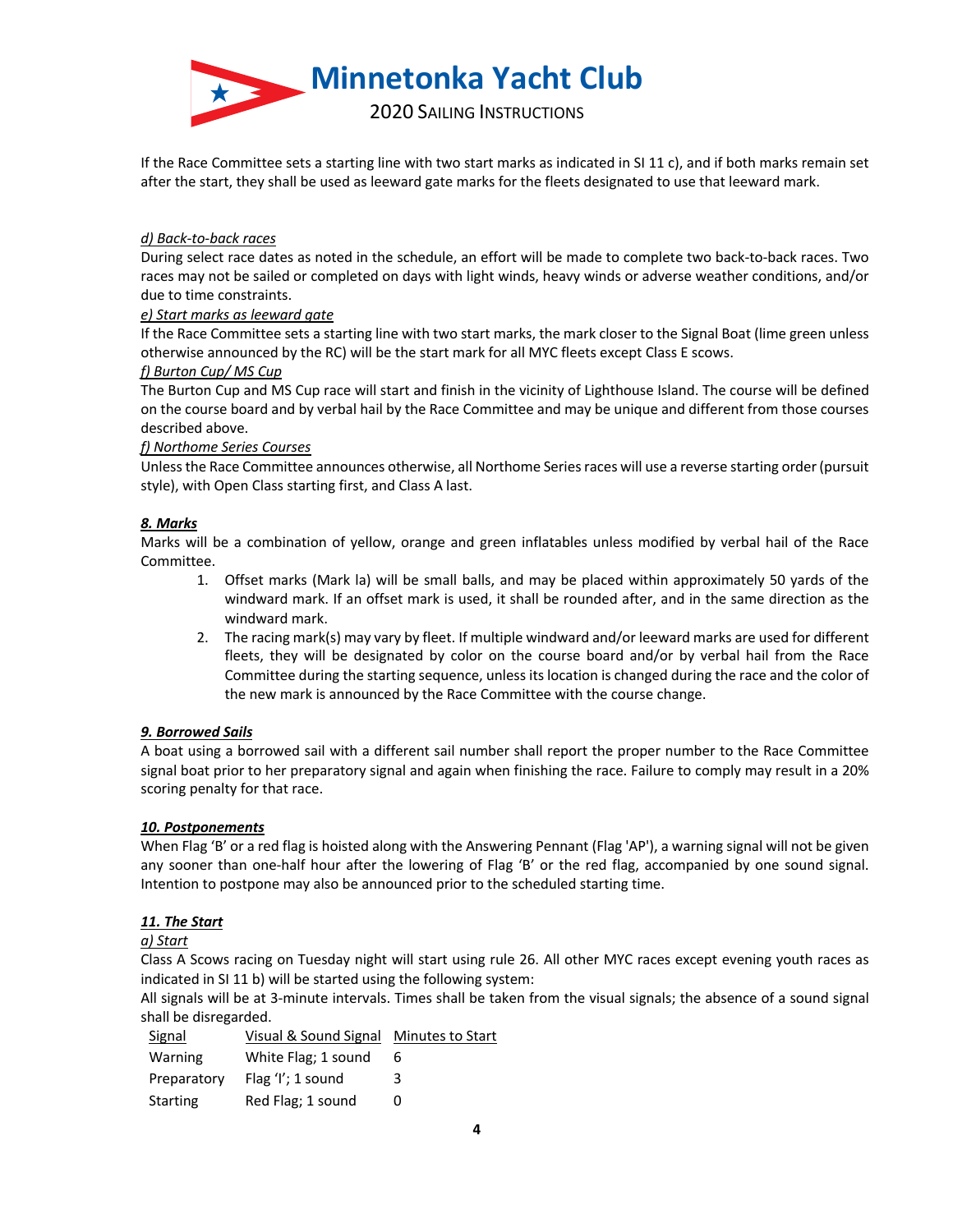

Each signal shall be removed one minute before the next is made. When multiple fleets are racing, the starting signal for each class shall be the preparatory signal for the next. The "One Minute Rule" RRS 30.1 will be in effect for all races. This modifies RRS 26 and RRS "Race Signals"

### *b) Audible Signal Racing System*

For the X, 420, Laser and Optimist fleets, the Race Committee may start races using the Audible Signal Racing System (RRS appendix U). If this starting system is used for starting any other fleets, the RC will hoist Flag "L" (with one sound signal) and announce the change.

### *c) Start line*

The start line will be between a staff displaying an orange flag on the Race Committee boat and the course side of the starting mark. A second mid-line start buoy in color **Lime Green** may be set in races with multiple fleets. If set, ALL fleets will use that mark as the port end of the start line except class E Scows who shall use the outer mark.

### *d) Individual Recall*

The Race Committee will attempt to hail the boat(s) not in compliance with RRS 29.1 or 30.1, but it is the responsibility of the premature boats to start correctly. The Race Committee may make the OCS announcements by oral hail, and may supplement them with hails on VHF channel 72. Such announcements are a courtesy and failure to hear or understand them shall not constitute grounds for redress. This changes RRS 62.1(a).

### *e) General Recall*

A class recalled shall always go to the end of the starting order and start three minutes after the last class (or previously recalled class) has started. Flag "First Substitute" will be lowered one minute before the next scheduled start, and no sound signal will be made. This changes RRS 29.2

# *12. Change of Course*

During Class A races the RC may notify changes of course by VHF radio only. This changes RRS 33.

# *13. The Finish*

The finish line will be between a staff displaying an orange flag on the Race Committee boat and the course side of the finishing mark closest to the RC boat. This does NOT include Mark 1a at a Windward Finish.

#### *14. Taking a Penalty*

The first sentence of RRS 44.1 l shall be changed to require a one turn penalty when a boat may have broken one or more rules of part 2 in an incident while racing. Rule 44.3 shall not apply. This changes RRS 44.3.

#### *15. Time Limit*

The time limits under RRS 35 are:

- 1 Two hours for non-Championship Series Races
- 2 Two and one half hours for Championship Series Races
- 3 Five hours for the Burton Cup/ MS Cup Race

#### *16. Protests*

#### *a) RC Notification*

A boat that intends to protest another boat is requested to inform the Race Committee at the finish.

#### *b) Filing*

Protest Forms may be downloaded from the US SAILING web site: https://www.ussailing.org/wp-content/uploads/2018/01/US-Sailing-2017-2020-Protest-Form.pdf

Protest forms shall be filed online (via email) no later than 2400 (12:00 midnight) on the day of the race in question.